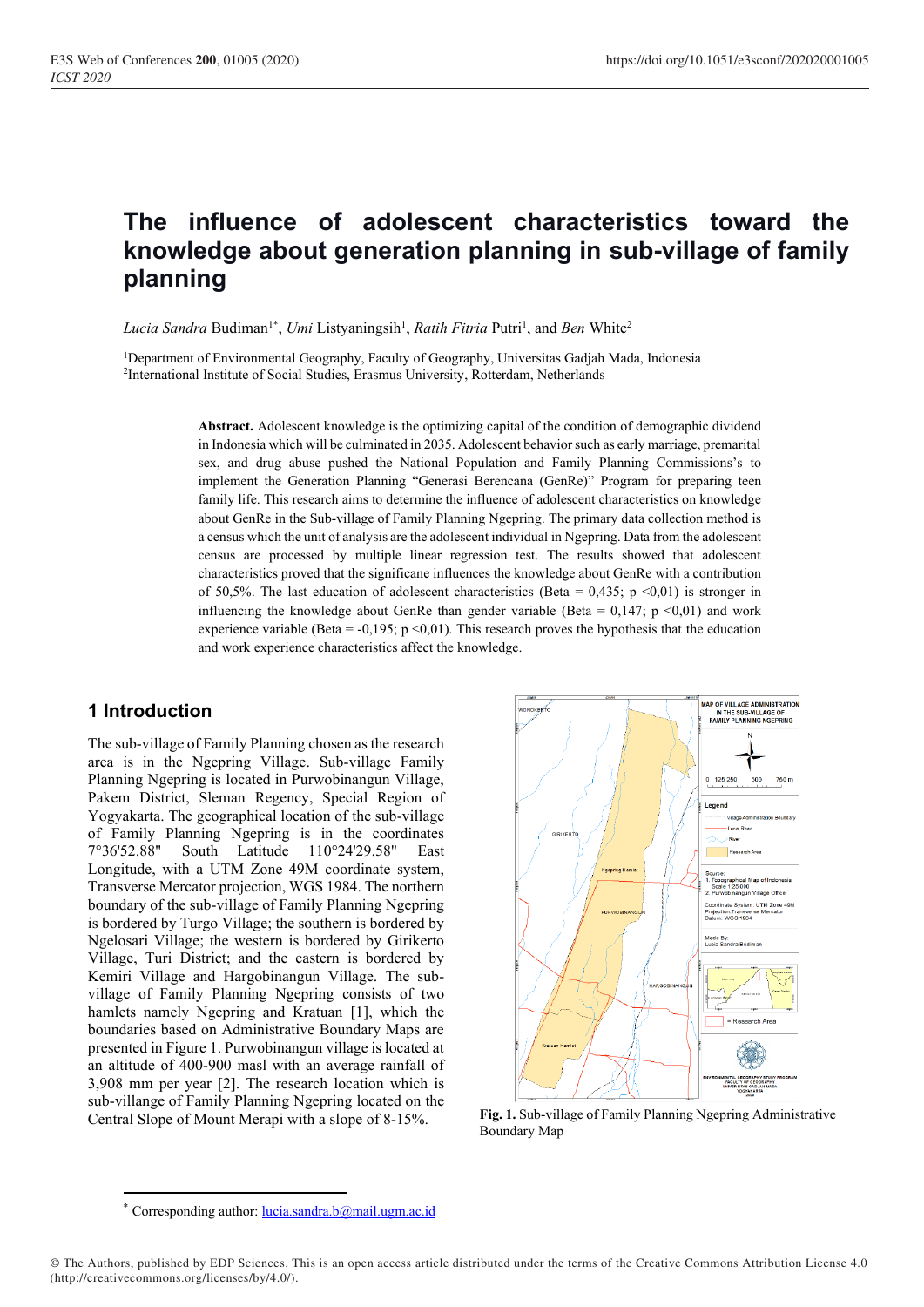The population structure of the sub-village of Family Planning Ngepring according to the group of age and gender is presented in Figure 2. The population pyramid shows a comparison of the population composition per age group based on gender. The most prominent age group is the age group 40-44 year-old-male and the age group 15-19 year-old-female. This indicates that the population in the sub-village of Family Planning Ngepring with the most male gender is in the age group of 40–44, while the most female gender is in the age group of 15-19 years old.



**Fig. 2.** Population Pyramid of The Sub-village of Family Planning Ngepring in 2018

The type of the formed population pyramid is constructive which mostly structured by the adult population. The constructive pyramid form shows that the number of young populations is lower than the number of adults which indicates that population growth was begining to decrease. The start of the decrease of birth number in sub-village of Family Planning Ngepring shows that the awareness of family planning had begun to increase. The population of the productive age group (15- 64 years) tends to be high in terms of the pyramid that obtrusive, while the non-productive age group (0-14 and > 65 years) tends to be low in terms of the pyramid that is less obtrusive.

Adolescents are included in the age group of the productive age range so that it contributes to the demographic dividend. Adolescents are individuals, both men and women who have an age range of 10-24 years old [3]. Demographic dividend is a condition of a country that has a composition of productive age greater than nonproductive age. Indonesia is currently in the period of demographic dividend and it will be culminated in 2035. One of the efforts that can be done to optimize the condition of demographic dividend is by increasing the knowledge and skills of adolescents.

The lack of adolescent knowledge about reproductive health and risk behaviour indicates the scope and role of the Youth Information and Counselling Centre has not implemented yet optimally. The patheic adolescent behaviour such as the trend of early marriage, premarital sex, and drug abuse pushed the National Population and Family Planning Commissions's (BKKBN) to implement

the Generation Planning "Generasi Berencana (GenRe)" Program to prepare teenage family life [4]. This program provides opportunities for adolescents to pursue the planning of education and career. Furthermore, adolescents can get married and have a family by planning according to the reproductive health cycle.

The challenge of providing reproductive services in rural areas in general, especially with high levels of poverty, is the difficulty associated with the relatively long distances that must be taken by women to access services, lack of community presence, and conservatism and negative stigma of society about sexuality [5]. Difficult access of contraceptive services and rural reproductive health facilities in Indonesia are a challenge to realize population control. Therefore, the increasing of the rural adolescent knowledge about reproductive health and family life preparation become very important for control the number of births and reducing the risk of maternal mortality.

The population control efforts in this study were measured using an adolescent knowledge approach about Generation Planning in the sub-village of Family Planning Ngepring which is assumed to have obtained an intervention. Each adolescents individual unique characteristics has an influence so that there are differences in the knowledge possessed by adolescents about Generation Planning. This study wanted to determine the effect of adolescent characteristics on adolescent knowledge about Generation Planning in the sub-village of Family Planning Ngepring has been programmed according to BKKBN directives.

#### **1.1. Research Hypothesis**

There are several factors that affect the general knowledge including education, age, and work experience [6]. Each factor influences knowledge as follows:

#### 1. Education

The effect of education on knowledge is that someone who is educated will have more rational thought about the information received. Thus, someone with such education has the right knowledge for the based action.

#### 2. Experience

The effect of experience on knowledge is that a person in the process of development acquires experience from the living environment in order to produce knowledge. Experience can include age and occupation.

Based on the research previously presented, the hypotheses that can be submitted for this research are as follows:

- 1. There is a positive influence of educational characteristics on knowledge.
- 2. There is a positive influence of age characteristics on knowledge.
- 3. There is a positive influence of the work experince characteristics on knowledge.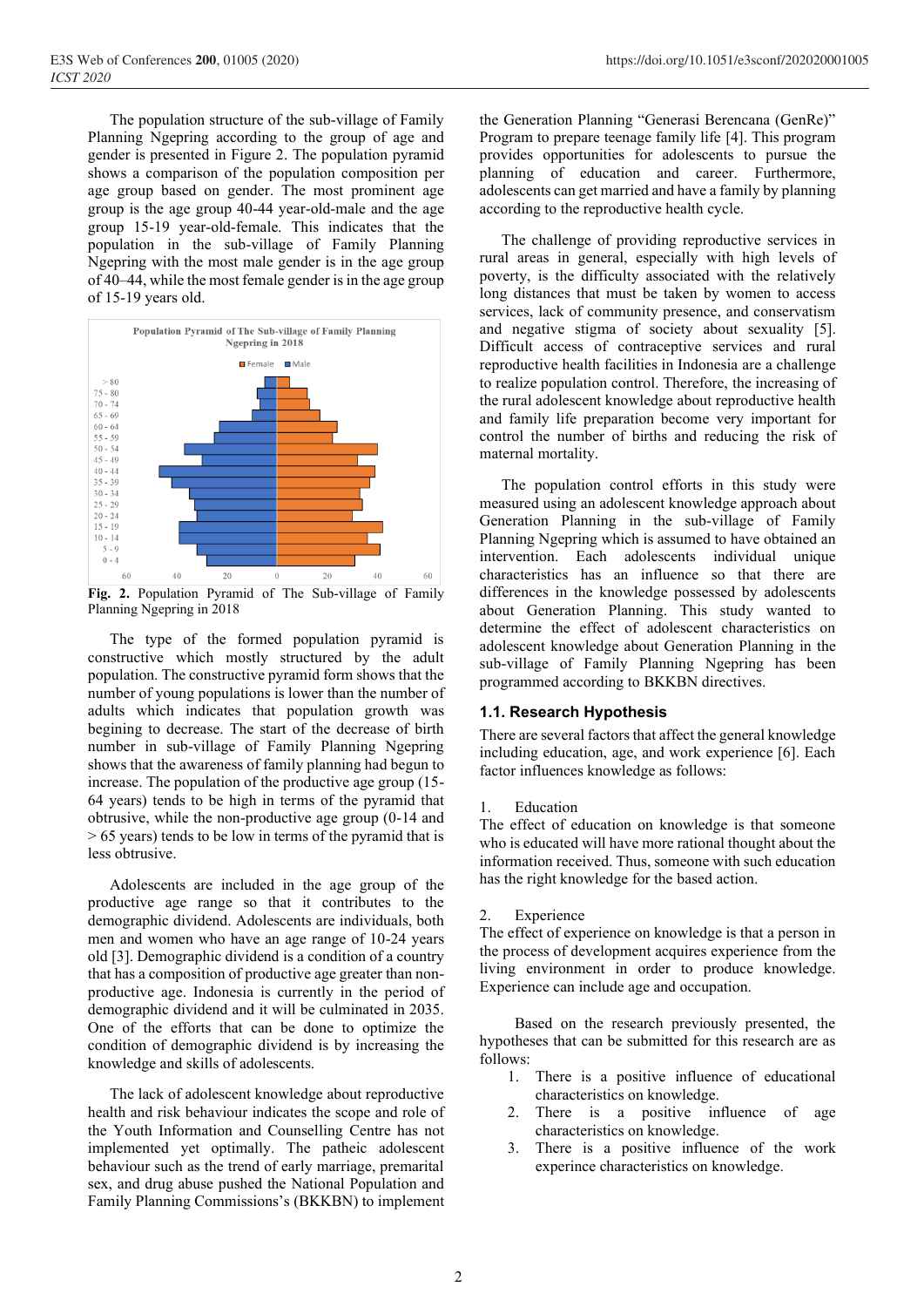# **2 Methods**

The chosen research area is the sub-village of Family Planning Ngepring. The selection of the study area was determined purposively. The method used in primary data collection is a census with an analysis unit of adolescents in the sub-village of Family Planning Ngepring. The census method was chosen because it has a high accuracy in which overall data collection in all populations. The population was obtained through the calculation of overall adolescents in the sub-village of Family Planning Ngepring. Individuals who included into the population are the population aged 10-24 years old who have not married yet and domiciled in the sub-village of Family Planning Ngepring. The population of adolescents who met the criteria as research respondents were 123 adolescents.

Data reliability test needs to be done as a requirement to do multiple linear regression tests. Tests carried out include the Normality Test, Autocorrelation Test, Multicollinearity Test, and Heteroskedacity Test. Kolmogorov-Smirnov One-Sample Normality Test results shows Asymp numbers. Sig. (2-tailed) that is 0.2 which means  $p > 0.05$  so it shows that the data is normally distributed. The first regression test requirement is accepted normally distributed data. The results of the Autocorrelation Test of the Durbin-Watson (DW) model shows the number 1,681. This number is greater than 1 and smaller than 3, which is  $1 \le 1,681 \le 3$ . Because DW is between the two autocorrelation boundary numbers, it can be concluded that the data of this research did not experience autocorrelation which means that it was in accordance with the terms of the multiple linear regression test. Multicollinearity Test results shows a tolerance value that is between 0.0 - 1 in all IV are not less than 0 and more than 1. VIF is also lower than 10 in all IV. Thus, it can be concluded that the research did not experience multicollinearity according to the terms of the multiple linear regression test. Heteroskedacity Test results shows a graphic which the points are spread evenly above the number 0 and below the number 0 on the Y line indicating the pattern does not experience Heteroscedacity in accordance with the terms of the multiple linear regression test. All four requirements of the Multiple Linear Regression Test have been fulfilled.

Data obtained through questionnaires are arranged into two categories, namely adolescent characteristics data and adolescent knowledge about Generation Planning data. Each category has several variables that has function to assess adolescents according to the category which will be achieved. Categories of adolescent characteristics use a variable approach in the form of gender, age, last education, activities of the past week, work experience, recent migration experience, media access of information sources, participation of the Youth Information and Counselling Centre, and knowledge of population issues. The adolescent knowledge category about Generation Planning uses the variable approach of "Youth Tough" by National Population and Family Planning Commission. These variables include Age

Marriage Maturation, Reproductive Health behaviours, away from the Three Basic Risks of Adolescent Reproductive Health, actualizing Small, Happy, and Prosperous Families, and being a role model for others. Data from adolescent census results are then processed by multiple linear regression tests. The dependent variable in this study was processed by classification based on the percentage referred to the Table 1.

**Table 1.** Knowledge Classification.

| <b>Classification</b> | Percentage |
|-----------------------|------------|
| Good                  | 76-100%    |
| Fair                  | 56-75%     |
| Less                  | $0-55%$    |

General formula for multiple linear regression model as follows:

$$
y = b_0 + b_1 x_1 + b_2 x_2 + \dots b_p x_p \tag{1}
$$

$$
y = b_0 + \sum_i b_i x_i \qquad i=1,2,\ldots p \qquad (2)
$$

which:

y: dependent variable (predicted by a regression model) p: number of independent variables/coefficients  $x_i$  (i=1,2, ...p): independent variable total of *p* variables  $b_i$  (i=1,2, ...p): coefficient corresponding to  $x_i$  $b_0$ : intercept (or constant)  $i = 1, 2, \ldots$  p: independent variables' index

## **3 Results and Discussions**

The different characteristics of adolescent cause effect so there are differences of knowledge had by adolescents about Generation Planning. The effect of adolescent characteristics on knowledge about Generation Planning is known by the statistical tests which is multiple linear regression tests. The hypothesis used in this study is that the characteristics of education, age and work experience affect general knowledge.

#### **3.1. The Influence of Adolescent Characteristics towards Adolescent Knowledge of Generation Planning in General**

The results of the multiple linear regression test showed a significance value (Sig.) of 0,000 as shown in Table 2. The significance value shows the influence of all independent variables on the dependent variable that is proven very significant because (Sig.) smaller than 0.01 (0,000 <0.01). Which means, the characteristics of gender, age group, recent education, activities of the past week, work experience, migration experience, media access of information, participation of the Youth Information and Counselling Centre, and knowledge of population issues have a significant effect towards the knowledge of Generation Planning had by adolescents in the the sub-village of Family Planning Ngepring.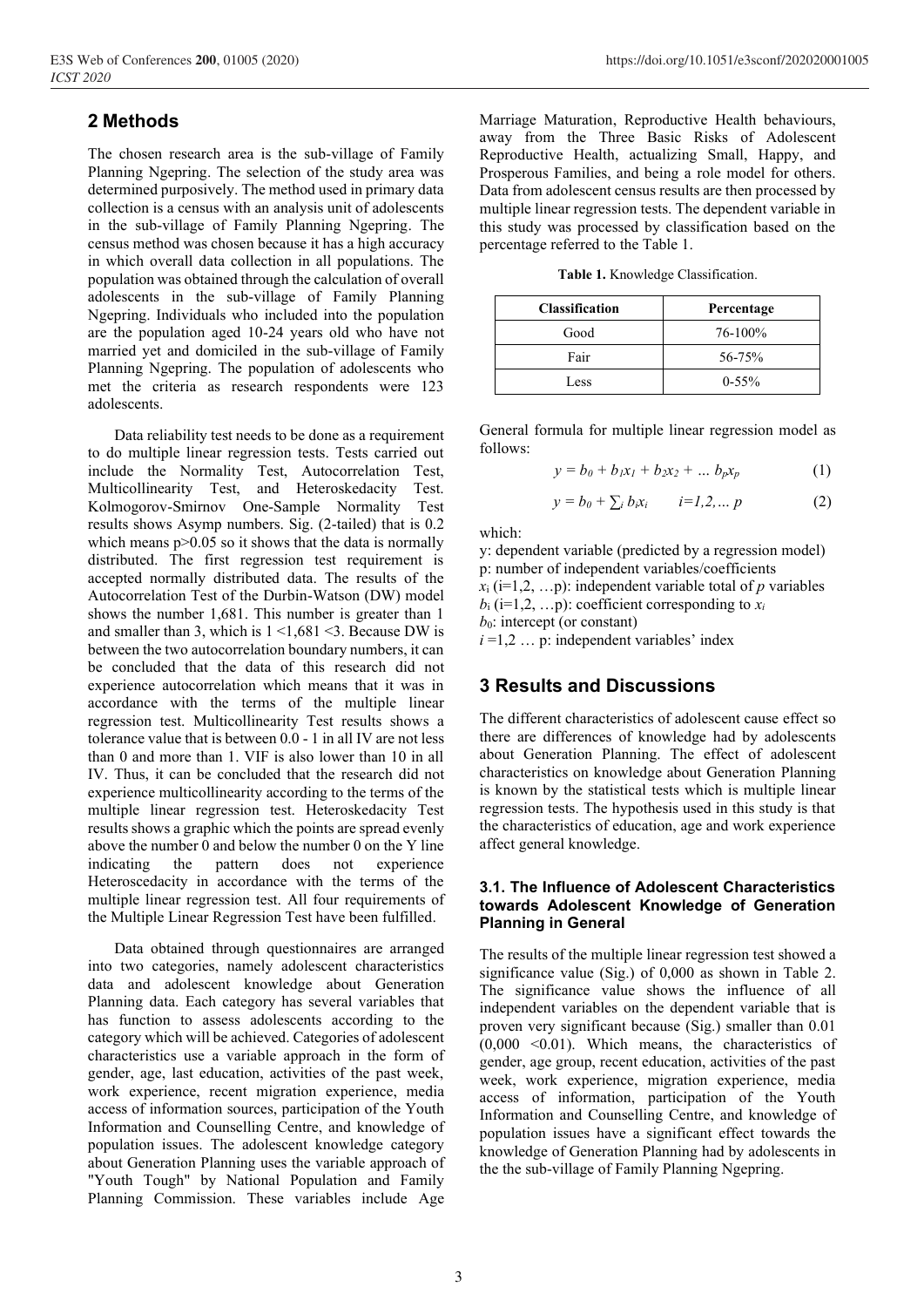**Table 2.** Significance Results of the Multiple Linear Regression Test.

| $ANOVA^a$                                                             |        |     |       |                |                    |
|-----------------------------------------------------------------------|--------|-----|-------|----------------|--------------------|
| Model                                                                 | Sum of | df  | Mean  | $\overline{F}$ | Sig.               |
|                                                                       | Squa-  |     | Squa- |                |                    |
|                                                                       | res    |     | re    |                |                    |
| Regre                                                                 | 32,073 | 9   | 3,564 | 12,800         | 0.000 <sup>b</sup> |
| -ssion                                                                |        |     |       |                |                    |
| Resi-                                                                 | 31,459 | 113 | 0,278 |                |                    |
| dual                                                                  |        |     |       |                |                    |
| Total                                                                 | 63,532 | 122 |       |                |                    |
| Dependent Variable: Adolescent Knowledge about<br>a.                  |        |     |       |                |                    |
| <b>Generation Planning</b>                                            |        |     |       |                |                    |
| b.<br><i>Predictors: (Constant)</i> , Knowledge of Population Issues, |        |     |       |                |                    |
| Migration Experience, Gender, Media Access of                         |        |     |       |                |                    |
| Information, Work Experience, the Youth Information                   |        |     |       |                |                    |
| and Counselling Centre Participation, Activities of the               |        |     |       |                |                    |
| Past Week, Latest Education, Adolescents Group                        |        |     |       |                |                    |

The characteristics of adolescents in the sub-village of Family Planning Ngepring in general have been shown gives effect on knowledge about Generation Planning. This happened because the characteristics both in general and specific describe the condition of the individual adolescent. Adolescence period is a transition period from child to adulthood so it consists of various emotional levels of adolescents from immature to mature [7]. Various experiences which had by adolescent formed characters that can influence how far the knowledge had by each individual adolescent. The development experienced during adolescence period includes cognitive, emotional, social, and sexual development which is very important to be understood by adolescents so it requires understanding from the correct source [8]. Adolescents need assistance in the development of their lives in order to form the quality characteristics so they have good and correct knowledge and do not deviate.

### **3.2 Contribution of the Adolescent Characteristics Influence towards Adolescent Knowledge of Generation Planning**

The large percentage of contributions from the characteristics of gender, age groups, recent education, activities a week ago, work experience, migration experience, media access of information, participation of Youth Information and Counselling Centres, and knowledge about population issues to knowledge about Generation Planning identified from the value of R Square  $(R<sup>2</sup>)$ . The test results show the value of R Square  $(R<sup>2</sup>)$  of 0.505 as shown in Table 3. This value indicates that the magnitude of the contribution of the independent variable to the dependent variable is equal to 50.5% (0.505 x 100%), while the rest 49.5% (= 100% - 50.5%) is influenced by other variables.

**Table 3.** R Square Multiple Linear Regression Test Results.

| Model Summary <sup>b</sup>                                    |          |        |           |         |  |
|---------------------------------------------------------------|----------|--------|-----------|---------|--|
| $\boldsymbol{R}$                                              | $R$ Squ- | Adjus- | Std.      | Durbin- |  |
|                                                               | are      | ted    | Error of  | Watson  |  |
|                                                               |          | R      | the Esti- |         |  |
|                                                               |          | Square | mate      |         |  |
| $0,711^a$                                                     | 0,505    | 0,465  | 0,52764   | 1,681   |  |
| <i>Predictors: (Constant)</i> , Knowledge of Population<br>a. |          |        |           |         |  |
| Issues, Migration Experience, Gender, Media Access            |          |        |           |         |  |
| of Information, Work Experience, Participation in             |          |        |           |         |  |
| Youth Information and Counselling Centres,                    |          |        |           |         |  |
| Activities of the Past Week, Latest Education,                |          |        |           |         |  |
| Adolescents Group                                             |          |        |           |         |  |
| Dependent Variable: Adolescent Knowledge about<br>b.          |          |        |           |         |  |
| <b>Generation Planning</b>                                    |          |        |           |         |  |

The overall variable characteristics of adolescents in the sub-village of Family Planning Ngepring contribute to an effect of 50.5%. This indicates that some knowledge is formed by the influence of the characteristics had by adolescents. Knowledge has a close relationship with the characteristics and attitudes carried out by someone so the adolescents who have good knowledge about premarital sex tend to avoid premarital sexual behaviour [9]. The influence of characteristics towards knowledge is strong enough to be able so it can influence the determination of adolescent behaviour which shows that true knowledge is really needed by adolescents.

#### **3.3 The Influence of Adolescent Characteristics towards Adolescent Knowledge of Generation Planning Per Variable**

The significance value per variable is shown in the (Sig.). Table 4 shows that the last education variable (0,000), gender (0.034), and work experience (0.036) have a significant effect compared to other variables. Adolescent age group variables (0.578), participation of Youth Information and Counselling Centres (0.423), activities a week ago (0.323), migration experience (0.266), media access of information (0.187), and knowledge of population issues (0.163) did not significantly affect the population knowledge of Generation Planning. Comparison of the significant three independent variables influence the dependent variable which is determined from the Standardized Coefficients Beta column of Table 4. The value of Standardized Coefficients Beta of the three variables which more strongly influences Generation Planning knowledge is the last education variable. The last education variable with the value of Standardized Coefficients Beta 0.435 is greater than the gender variable (0.147) and the work experience variable (-0.195) so that the strongest influence on adolescent knowledge about Generation Planning is the last education as in Table 4.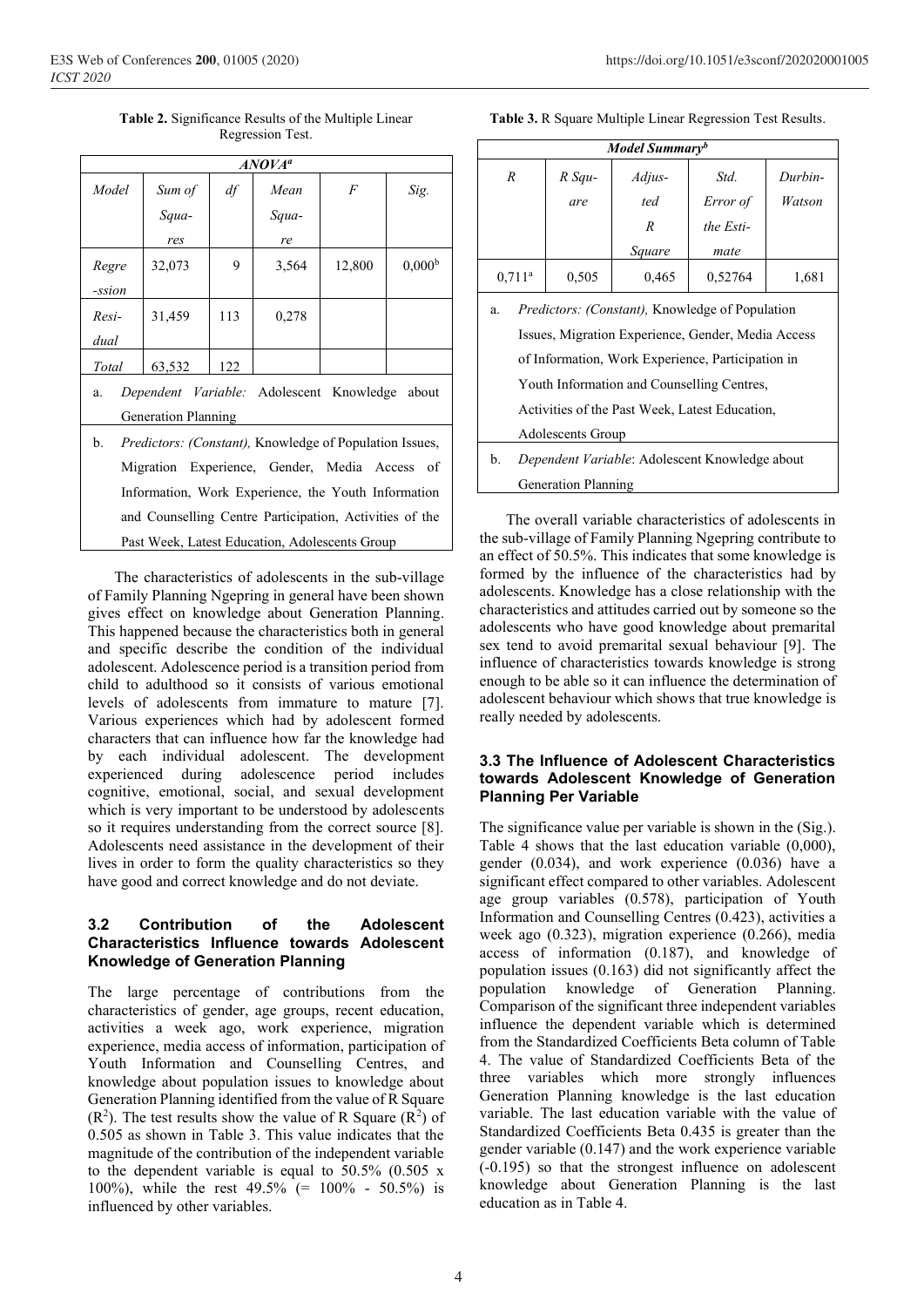| Coefficients <sup>a</sup>                            |                  |       |          |       |  |  |
|------------------------------------------------------|------------------|-------|----------|-------|--|--|
| Model                                                | Unstandardized   |       | Standa   | Sig.  |  |  |
|                                                      | Coefficients     |       | -rdized  |       |  |  |
|                                                      | $\boldsymbol{B}$ | Std.  | Coeffi-  |       |  |  |
|                                                      |                  | Error | cients   |       |  |  |
|                                                      |                  |       | Beta     |       |  |  |
| (Constant)                                           | 7,317            | 1,051 |          | 0,000 |  |  |
| Gender                                               | 0,512            | 0,239 | 0,147    | 0,034 |  |  |
| Age Group                                            | 0,185            | 0,332 | 0,071    | 0,578 |  |  |
| Last                                                 | 0,867            | 0,233 | 0,435    | 0,000 |  |  |
| Education                                            |                  |       |          |       |  |  |
| Activities of                                        | $-0,325$         | 0,328 | $-0,094$ | 0,323 |  |  |
| the Past Week                                        |                  |       |          |       |  |  |
| Work                                                 | $-0,706$         | 0,334 | $-0,195$ | 0,036 |  |  |
| Experience                                           |                  |       |          |       |  |  |
| Recent                                               | $-0,311$         | 0,279 | $-0.078$ | 0,266 |  |  |
| Migration                                            |                  |       |          |       |  |  |
| Experience                                           |                  |       |          |       |  |  |
| Media Access                                         | 0,431            | 0,325 | 0,100    | 0,187 |  |  |
| of Information                                       |                  |       |          |       |  |  |
| Participation                                        | 0,124            | 0,154 | 0,062    | 0,423 |  |  |
| of the Youth                                         |                  |       |          |       |  |  |
| Information                                          |                  |       |          |       |  |  |
| and                                                  |                  |       |          |       |  |  |
| Counselling                                          |                  |       |          |       |  |  |
| Centre                                               |                  |       |          |       |  |  |
| Knowledge of                                         | 0,345            | 0,246 | 0,113    | 0,163 |  |  |
| Population                                           |                  |       |          |       |  |  |
| <b>Issues</b>                                        |                  |       |          |       |  |  |
| Dependent Variable: Adolescent Knowledge about<br>a. |                  |       |          |       |  |  |
| <b>Generation Planning</b>                           |                  |       |          |       |  |  |
|                                                      |                  |       |          |       |  |  |

**Table 4.** Significance Results per Variable Multiple Linear Regression Test.

Through the multiple linear regression test, gender characteristics, adolescent age groups, last education, activities a week ago, work experience, migration experience, media access of information, Youth Information and Counselling Centres participation, and knowledge of adolescent population issues proved that significance influences knowledge about Generation Planning with a contribution of 50.5%;  $R^2 = 0.505$ . The results of the multiple linear regression test also found that the latest education characteristics of adolescents in the the sub-village of Family Planning Ngepring (β = 0.435; p <0.01) more strongly influenced knowledge about Generation Planning than gender variables ( $\beta = 0.147$ ; p  $\leq 0.01$ ) and work experience variable ( $\beta$  = -0.195; p  $\leq 0.01$ ). In addition, the variable age group of adolescents, Youth Information and Counselling Centres participation, activities a week ago, migration experience, media access of information, and knowledge on population issues did not significantly influence knowledge about Generation Planning.

The influence of adolescent characteristics on knowledge about Generation Planning that was reviewed per variable showed that the characteristics of last education, gender, and work experience proved significant influence knowledge about Generation Planning. The characteristics of last education have also

been shown more significant influences the knowledge than gender and work experience characteristics. This because education is the main source of the knowledge of adolescents so that it is the most influencing. The knowledge of adolescents are mostly obtained from schools which form the moral personality so that the adolescents are away from the deviant behaviour [10]. Through the education in schools, adolescents gain knowledge, communication skills, knowledge of good and right behaviour, and specific knowledge about reproductive health from socialization. Thus, the last education is the variable that most significantly influences the knowledge about Generation Planning owned by adolescents in the sub-village of Family Planning Ngepring.

Gender characteristics have also been proved significantly influencing the adolescent knowledge about Generation Planning in the sub-village of Family Planning Ngepring even though it is not as strong as the last education. There are several things that distinguish the knowledge of male and female adolescents about reproductive health, including the risk of pregnancy which only experienced by women causing the women better to maintain their reproductive health but tend to be more afraid and shy about discussing reproductive health issues, on the contrary men are less likely to maintain their reproductive health and tend to be curious about that information [11]. This condition causes knowledge about Generation Planning especially regarding the reproductive health information had by men and women will be different. Male adolescents tend to know more about reproductive health information but still lack of the knowledge implementation while the female adolescents are the opposite.

Work experience characteristics become the next variable that is proven significantly influencing the knowledge about Generation Planning. Based on the results of the interviews, adolescents who have worked also received a socialization about preparation for having a family and being responsible of the reproductive health in order to be able in influencing the knowledge about Generation Planning owned by adolescents in the subvillage of Family Planning Ngepring. This research proves the hypothesis that the characteristics of education and work experience affect knowledge, but the characteristics of age are not proven significantly influencing the knowledge. Age characteristics were not proven but in this study gender characteristics were proven significantly influencing the knowledge. These results are expected to be the basis for taking policy on the delivery of information about Generation Planning which is delivered by adjusting the method for these three characteristics.

## **4 Conclusion**

The influence of adolescent characteristics in the subvillage of Family Planning Ngepring towards the knowledge about Generation Planning has been shown that in general adolescent characteristics proved